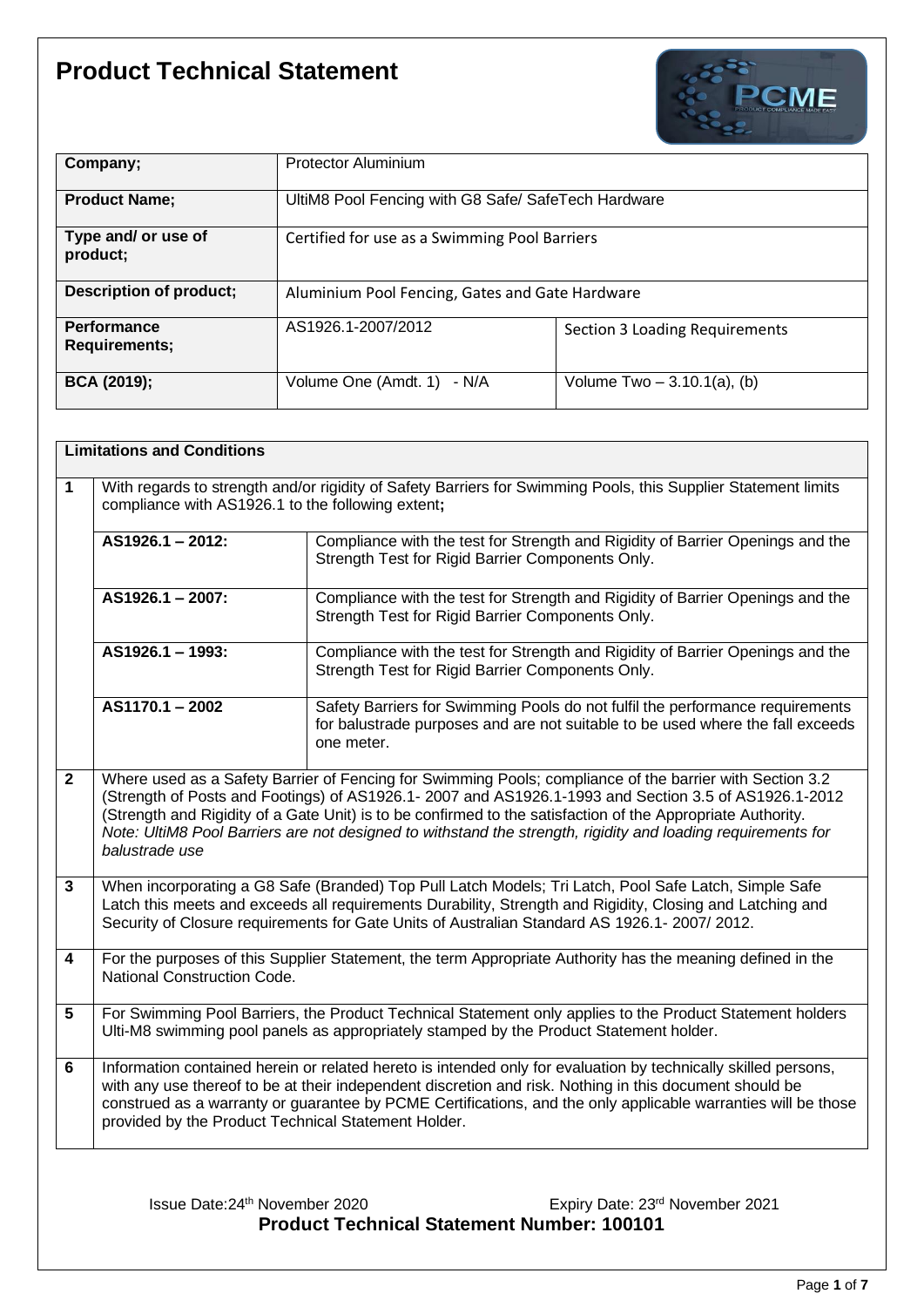

**7** This Product Technical Statement is issued based on the evidence of compliance as detailed herein. Any deviation from the specifications contained in this Product Technical Statement is outside of this documents scope and the installation of the certified product/ system will not be covered by this PCME Supplier Statement. This may result in product being classified as a non-conforming building product/ system.

| <b>Product Technical Data</b>          |                                                                                                                                                                                                                                                                                                                                                                                                                                                                                   |
|----------------------------------------|-----------------------------------------------------------------------------------------------------------------------------------------------------------------------------------------------------------------------------------------------------------------------------------------------------------------------------------------------------------------------------------------------------------------------------------------------------------------------------------|
| <b>Building Classification/s;</b>      | 1a & 10                                                                                                                                                                                                                                                                                                                                                                                                                                                                           |
| Type and intended use of a<br>product; | As per Page 1 (Protector Aluminium Supplier Technical Statement)                                                                                                                                                                                                                                                                                                                                                                                                                  |
| Description of product;                | Aluminium pool fencing and Gate Hardware                                                                                                                                                                                                                                                                                                                                                                                                                                          |
| <b>Product specification;</b>          | Fence Panel (Up to) 3000mm x 1200mm<br>Custom Manufactured Pool Fence Panel (Up to) 3000mm x 1200mm<br>(2350mm - 3000mm wide panels must have a Centre Foot)<br>(1200mm - 1800mm high panels must have a centre rail located at 1200mm<br>height)<br>Gates 975mm x 1200mm<br>Custom manufactured gates (up to 1200mm wide x 1800mm high must have<br>a centre rail located at 1200mm height).<br>Note: Pool fence panels are not suitable for use where falls exceed one<br>meter |

#### **UltiM8 Pool Fencing Flat Top Spacing's (Panels and Gates), Post's and Panel Brackets;**

Flat Top Spacings for Panels and Gates;

- Powder Coated Aluminium- Aluminium grade/ temper 6063/T6
- 6-point welds
- 24 pickets (per 2350mm width panel)
- 98.6mm centres
- 82.6mm picket spaces
- Pickets 16mm (internally ribbed tube)
- Rails 38mm x 25mm (internally ribbed tube)

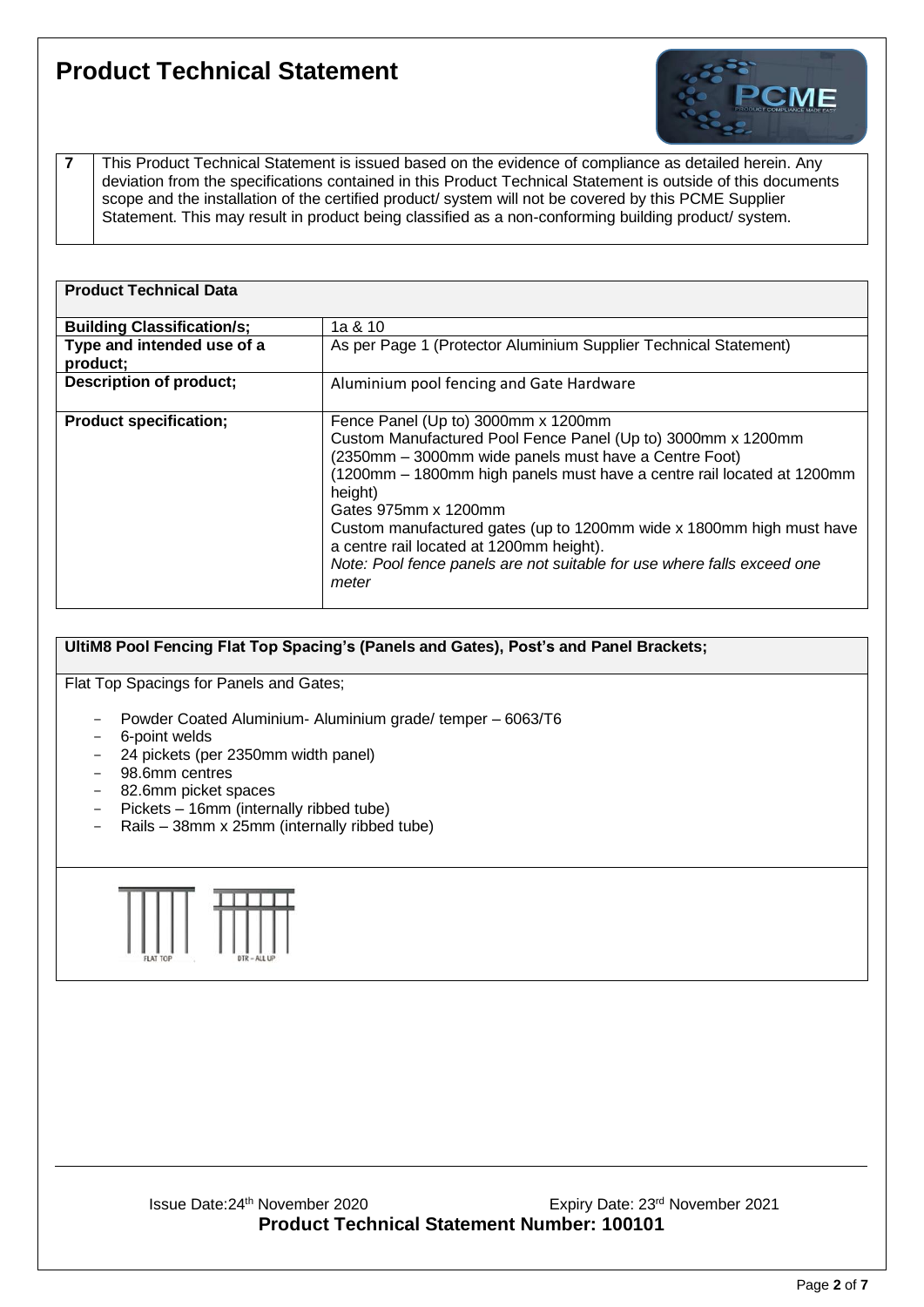



#### **Ulti-M8 Pool Panel DTR Spacing's;**

- Powder Coated Aluminium- Aluminium grade/ temper 6063/T6
- 6-point welds
- 24 pickets (per 2450mm width panel)
- 91.3mm centres
- 75.3mm picket spaces
- Pickets 16mm (internally ribbed tube)
- Rails 38mm x 25mm (internally ribbed tube)



#### **Accessories for Pool Fencing;**



Issue Date:24th November 2020 Expiry Date: 23rd November 2021 **Product Technical Statement Number: 100101**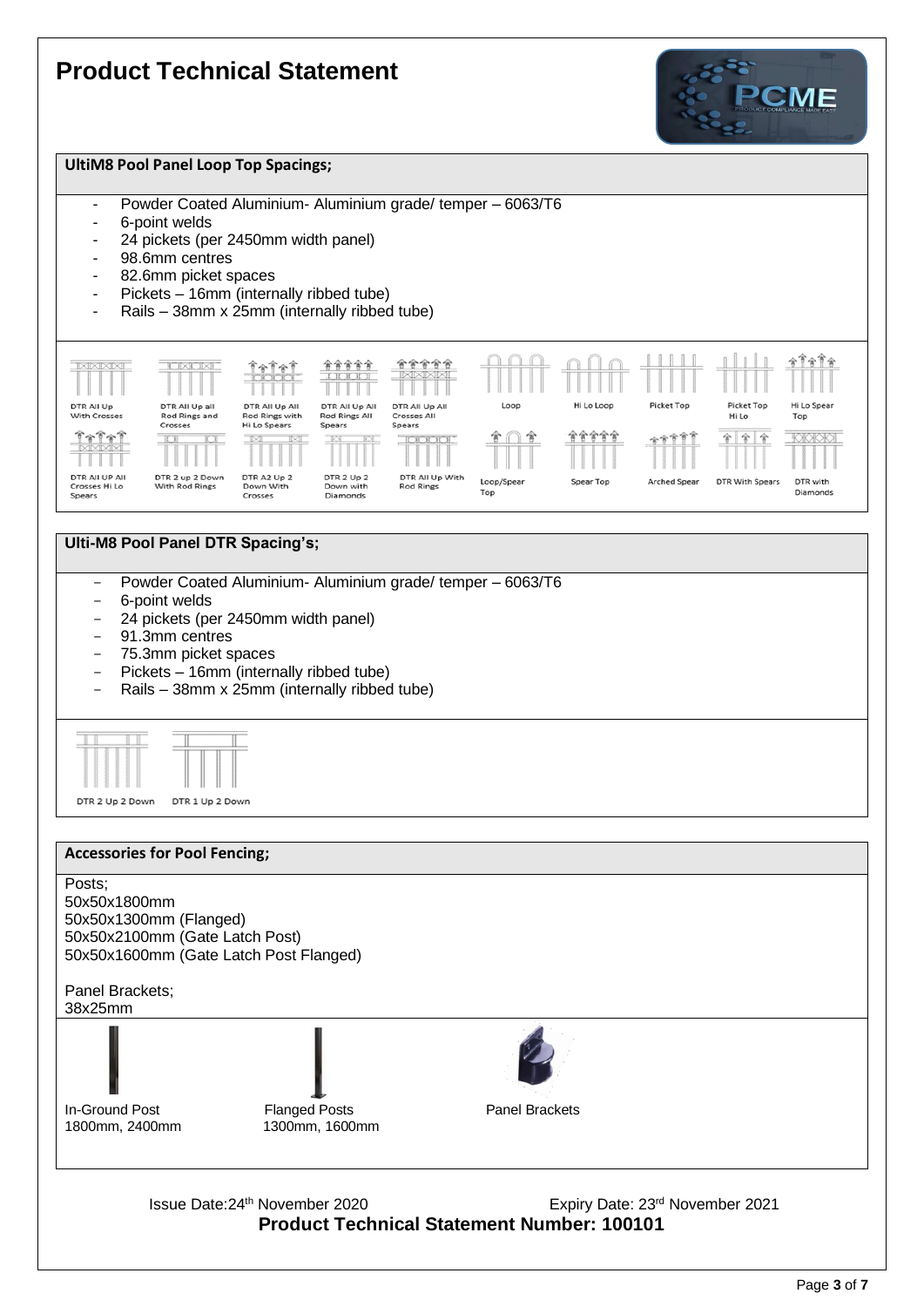#### **G8 Safe Gate Latches**





G8 Safe Pool Safe Latch

G8 Safe Pool Safe Latch G8 Safe Simple Safe Latch G8 Safe Tri Latch G8 Safe Mega Value Kit<br>
Safe Tech SL-50-Tri Consisting of:<br>
Consisting of:



SafeTech- SL-50-Tri



CMF

 SL50H- Gate Latch SHG-90- Pool Compliant Hinges

#### **G8 Safe Pool Compliant Hinges**



G8 Safe Fixed Tension C8 Safe Fixed Tension Safeklik Pool Gate Safeklik Pool Gate Safeklik Pool Gate Safeklik Pool Gate Safeklik Pool Gate Safeklik Pool Gate Safeklik Pool Gate Safeklik Pool Gate Safeklik Pool Gate Hinges

Legs<br>SafeTech-SHF-90L SafeT



Pool Gate Hinges with SafeTech- SHF-90L1 SafeTech- SHG-90 SafeTech- SHG-90L





| <b>Installation</b><br>requirements; | Installations of these products are outside the scope of this Supplier Technical Statement.<br>Each State in Australia has its own regulations in regard to pool fencing and must installed in<br>accordance to AS1926.2-2012. It is recommended that this product be installed by a suitably<br>qualified tradesperson. The finished Pool fence must be inspected and approved by a certified<br>pool inspector or building authority. |
|--------------------------------------|-----------------------------------------------------------------------------------------------------------------------------------------------------------------------------------------------------------------------------------------------------------------------------------------------------------------------------------------------------------------------------------------------------------------------------------------|
|                                      | 1. General information on the installation of this product can be found at:<br>https://www.protectoraluminium.com.au/pdf/HowtoinstallFencing105x297mm_AUS.pdf                                                                                                                                                                                                                                                                           |
|                                      | 2. How to Install around bends<br>https://www.protectoraluminium.com.au/images/downloads/AroundtheBend.pdf                                                                                                                                                                                                                                                                                                                              |
|                                      | 3. Josh and Jenna "How to Install Video"<br>https://youtu.be/R5vJcvSWO4k                                                                                                                                                                                                                                                                                                                                                                |
|                                      | 4. Engineering Design of Fixings for Protector Aluminium Flanged Posts, Slimline Mini<br>Posts, Chisel Posts into Timber J190286-1a & J190286-2                                                                                                                                                                                                                                                                                         |
|                                      | 5. How to Install G8 Safe "Pool Gate Latch"<br>https://www.g8safe.com.au/wp-content/uploads/g8safeLatchgenericinstalIA4.pdf                                                                                                                                                                                                                                                                                                             |
|                                      | How to Install G8 Safe Adjustable hinges<br>6.<br>https://www.q8safe.com.au/wp-content/uploads/g8safeHingegenericInstallA4.pdf                                                                                                                                                                                                                                                                                                          |
|                                      | How to Install G8 Safe Fixed Tension Hinges<br>7.                                                                                                                                                                                                                                                                                                                                                                                       |
|                                      | https://www.g8safe.com.au/wp-content/uploads/g8safe-Hinge-Fixed-tension-Install-<br>A4.pdf                                                                                                                                                                                                                                                                                                                                              |
|                                      | How to Install SafeTech Hardware Pool Gate Latch<br>8.<br>https://www.safetechhardware.com/files/manuals/Magnetic-Pool-Gate-Latches.pdf                                                                                                                                                                                                                                                                                                 |
|                                      | 9. How to Install SafeTech Hardware Adjustable Hinges<br>https://www.safetechhardware.com/files/manuals/Revolutionary-Adjustable-Tension-                                                                                                                                                                                                                                                                                               |
|                                      | Gate-Hinges.pdf                                                                                                                                                                                                                                                                                                                                                                                                                         |

Issue Date:24th November 2020 Expiry Date: 23rd November 2021 **Product Technical Statement Number: 100101**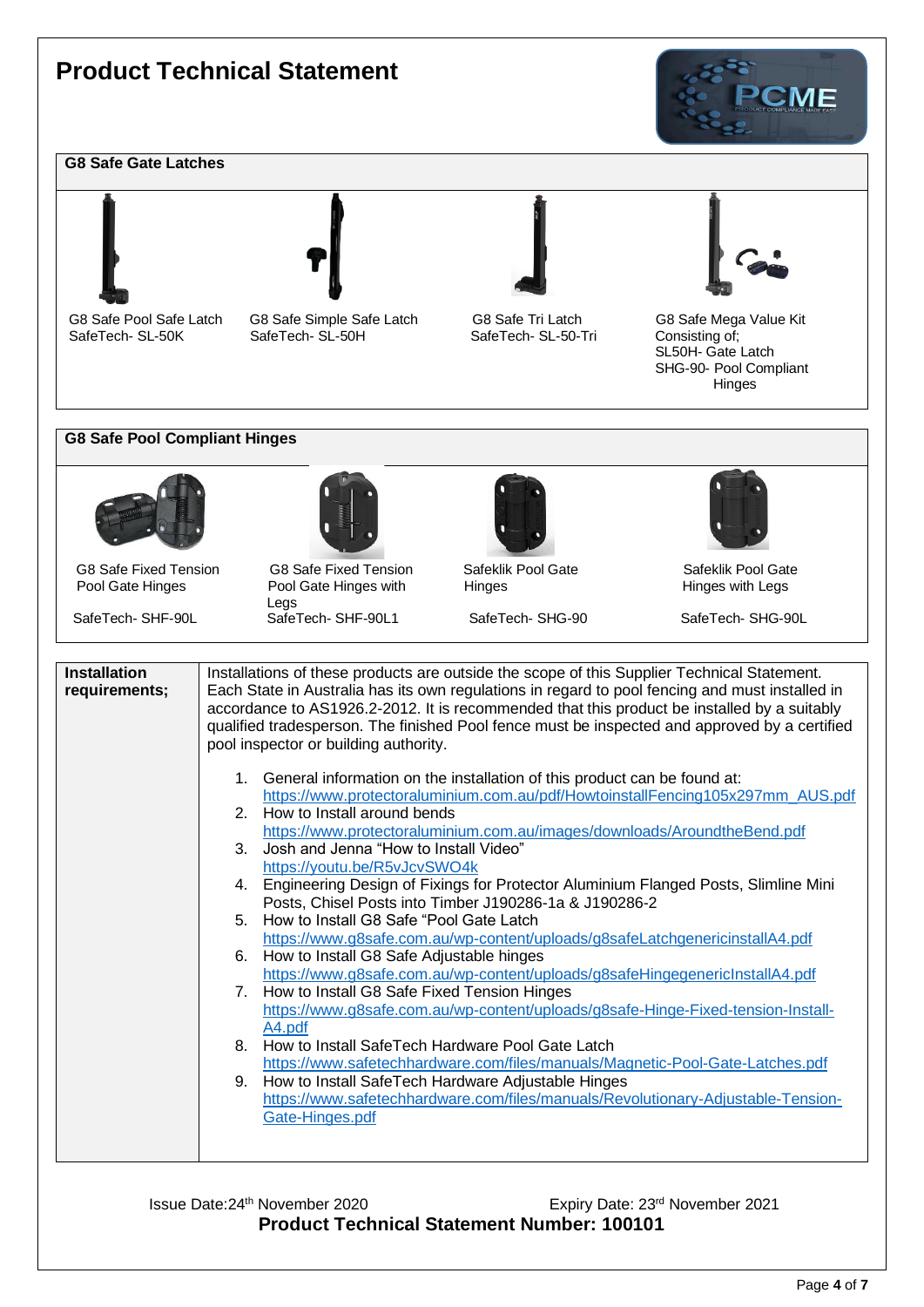

| Other relevant  | <b>State of Territory Variations;</b>                                                                                                                                                                                                                                                                                                                                                                                                                                                                                                                                                                                                                                                                                                                                                                                                                                                                                                                                                                                                                                                                                                                                                                                                                                                                                                                                                                                                                         |
|-----------------|---------------------------------------------------------------------------------------------------------------------------------------------------------------------------------------------------------------------------------------------------------------------------------------------------------------------------------------------------------------------------------------------------------------------------------------------------------------------------------------------------------------------------------------------------------------------------------------------------------------------------------------------------------------------------------------------------------------------------------------------------------------------------------------------------------------------------------------------------------------------------------------------------------------------------------------------------------------------------------------------------------------------------------------------------------------------------------------------------------------------------------------------------------------------------------------------------------------------------------------------------------------------------------------------------------------------------------------------------------------------------------------------------------------------------------------------------------------|
| technical data; | 1. In New South Wales delete 3.10.1.0(a) and insert NSW 3.10.1.0(a) as follows:<br>(a)Performance Requirement P2.7.1 is satisfied for a swimming pool with a depth of water<br>more than 300 mm and which is associated with a Class 1 building, if it has safety barriers<br>installed in accordance with:<br>$(i)$ AS 1926 Parts 1 and 2; or<br>(ii) If the swimming pool is a spa pool:<br>$(A)$ The requirements of $(a)(i)$ ; or<br>(B)Clause 9 of the Swimming Pools Regulation 2018.<br>Application:<br>NSW Part 3.10.1.0(a) applies in New South Wales to the technical construction requirements<br>for barriers to restrict access to swimming pools, subject to out-of-ground pool walls and the<br>walls of above ground pools, including inflatable pools, not being considered to be effective<br>barriers.<br>Note: The Swimming Pools Act 1992 and the Swimming Pools Regulation 2018, applicable to<br>swimming pools with a depth of water of more than 300 mm, regulate the circumstances in<br>which a barrier is required and prevail in the case of any inconsistency.<br>2. Part 3.10.1.0(a) does not apply in Queensland.<br>Note: Restriction of access to swimming pools in Queensland is regulated under the Building<br>Act 1975.<br>3. Part 3.10.1.0(a) does not apply in the Northern Territory.<br>Note: Restriction of access to swimming pools in the Northern Territory is regulated under the<br>Swimming Pool Safety Act. |
|                 |                                                                                                                                                                                                                                                                                                                                                                                                                                                                                                                                                                                                                                                                                                                                                                                                                                                                                                                                                                                                                                                                                                                                                                                                                                                                                                                                                                                                                                                               |

| <b>Evaluation Statements</b> |                                                                                                                                                                                        |
|------------------------------|----------------------------------------------------------------------------------------------------------------------------------------------------------------------------------------|
| <b>Evaluation methods;</b>   | PCME Certifications has followed the following procedures for compiling of the<br>UltiM8 Pool Fencing and Gate Hardware Supplier Statement;                                            |
|                              | Assessment of the Protector Aluminium UltiM8 Pool Fencing and Gates<br>Ξ.<br>products                                                                                                  |
|                              | Assessing a quality plan for Protector Aluminium that conforms to ISO1005;<br>and                                                                                                      |
|                              | Reviewing testing of samples supplied to ascertain whether the product<br>$\overline{\phantom{m}}$<br>meets the performance requirements specified on this Technical Statement;<br>and |
|                              | Conducting site audits of the factory to verify compliance of the Safetech<br>$\qquad \qquad -$<br>Hardware Pool Fencing and Gates                                                     |

**Note;** *The Product Technical Statement Holder has chosen not to make the above evidence of compliance publicly available, due to the documents being considered commercial confidence. For validation of the mentioned test reports Building Authority must contact the Technical Statement Holder directly.*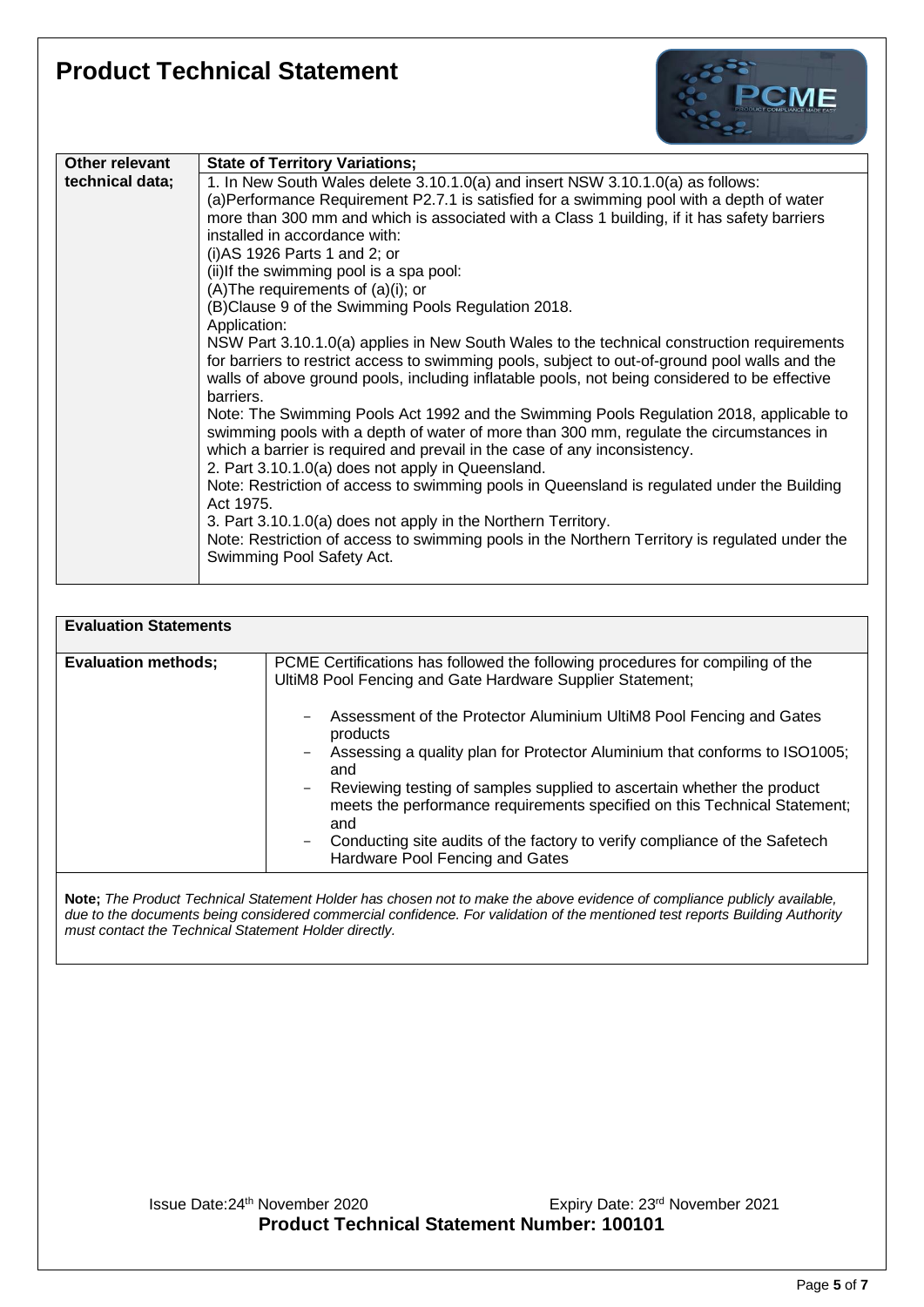

| Ian Bennie & Associates; NATA Accreditation No. 2371; Report #2016-053-S3; Product - Flat Top Pool<br>a)<br>Fencing. Testing to AS 1926.1:2012; Dated August 2016<br><b>Result: PASS</b><br>Ian Bennies & Associates; NATA Accreditation No. 2371; Report #2016-053-S8-S10; Product - Flat Top<br>b)<br>Pool Fencing. Testing to AS 1926.1:2012; Dated August 2016<br><b>Result: PASS</b><br>Ian Bennies & Associates; NATA Accreditation No. 2371; Report #2018-031-S3L: Product - Safetech<br>C)<br>Hardware Magnetic Top-Pull Pool Gate Latch- Keyless (MTPL-K). Testing to Durability, Strength and<br>Rigidity, Closing and Latching and Security of Closure of Gate Units Tests to AS1926.1:2012; Dated May<br>2018<br><b>Result: PASS</b><br>Ian Bennies & Associates; NATA Accreditation No. 2371; Report #2018-031-S1L: Product - Safetech<br>d)<br>Hardware Magnetic Top-Pull Pool Gate Latch (MTPL). Testing to Durability, Strength and Rigidity, Closing<br>and Latching and Security of Closure of Gate Units Tests to AS1926.1:2012; Dated May 2018<br><b>Result: PASS</b><br>Ian Bennies & Associates; NATA Accreditation No. 2371; Report #2018-031-S2L: Product - Safetech<br>e)<br>Hardware Tri Latch (TTPL). Testing to Durability, Strength and Rigidity, Closing and Latching and Security<br>of Closure of Gate Units Tests to AS1926.1:2012; Dated May 2018<br><b>Result: PASS</b><br>Ian Bennies & Associates; NATA Accreditation No. 2371; Report #2017-025-S3H: Product - Safetech<br>$f$ )<br>Hardware Fixed Tension Hinge (SFTH-L and SHF-90L1). Testing to Durability, Strength and Rigidity,<br>Closing and Latching and Security of Closure of Gate Units Tests to AS1926.1:2012; Dated May 2018<br><b>Result: PASS</b><br>Ian Bennies & Associates; NATA Accreditation No. 2371; Report #2017-025-S3H: Product - Safetech<br>g)<br>Hardware Fixed Tension Hinge (SHG-90). Testing to Durability, Strength and Rigidity, Closing and Latching<br>and Security of Closure of Gate Units Tests to AS1926.1:2012; Dated March 2018<br><b>Result: PASS</b><br>Ian Bennies & Associates; NATA Accreditation No. 2371; Report #2017-025-S1H: Product - Safetech<br>h)<br>Hardware Adjustable Tension Hinge (SATH-L). Testing to Durability, Strength and Rigidity, Closing and<br>Latching and Security of Closure of Gate Units Tests to AS1926.1:2012; Dated May 2018<br><b>Result: PASS</b> | Reports; |  |
|--------------------------------------------------------------------------------------------------------------------------------------------------------------------------------------------------------------------------------------------------------------------------------------------------------------------------------------------------------------------------------------------------------------------------------------------------------------------------------------------------------------------------------------------------------------------------------------------------------------------------------------------------------------------------------------------------------------------------------------------------------------------------------------------------------------------------------------------------------------------------------------------------------------------------------------------------------------------------------------------------------------------------------------------------------------------------------------------------------------------------------------------------------------------------------------------------------------------------------------------------------------------------------------------------------------------------------------------------------------------------------------------------------------------------------------------------------------------------------------------------------------------------------------------------------------------------------------------------------------------------------------------------------------------------------------------------------------------------------------------------------------------------------------------------------------------------------------------------------------------------------------------------------------------------------------------------------------------------------------------------------------------------------------------------------------------------------------------------------------------------------------------------------------------------------------------------------------------------------------------------------------------------------------------------------------------------------------------------------------------------------------------------------------------------|----------|--|
|                                                                                                                                                                                                                                                                                                                                                                                                                                                                                                                                                                                                                                                                                                                                                                                                                                                                                                                                                                                                                                                                                                                                                                                                                                                                                                                                                                                                                                                                                                                                                                                                                                                                                                                                                                                                                                                                                                                                                                                                                                                                                                                                                                                                                                                                                                                                                                                                                          |          |  |
|                                                                                                                                                                                                                                                                                                                                                                                                                                                                                                                                                                                                                                                                                                                                                                                                                                                                                                                                                                                                                                                                                                                                                                                                                                                                                                                                                                                                                                                                                                                                                                                                                                                                                                                                                                                                                                                                                                                                                                                                                                                                                                                                                                                                                                                                                                                                                                                                                          |          |  |
|                                                                                                                                                                                                                                                                                                                                                                                                                                                                                                                                                                                                                                                                                                                                                                                                                                                                                                                                                                                                                                                                                                                                                                                                                                                                                                                                                                                                                                                                                                                                                                                                                                                                                                                                                                                                                                                                                                                                                                                                                                                                                                                                                                                                                                                                                                                                                                                                                          |          |  |
|                                                                                                                                                                                                                                                                                                                                                                                                                                                                                                                                                                                                                                                                                                                                                                                                                                                                                                                                                                                                                                                                                                                                                                                                                                                                                                                                                                                                                                                                                                                                                                                                                                                                                                                                                                                                                                                                                                                                                                                                                                                                                                                                                                                                                                                                                                                                                                                                                          |          |  |
|                                                                                                                                                                                                                                                                                                                                                                                                                                                                                                                                                                                                                                                                                                                                                                                                                                                                                                                                                                                                                                                                                                                                                                                                                                                                                                                                                                                                                                                                                                                                                                                                                                                                                                                                                                                                                                                                                                                                                                                                                                                                                                                                                                                                                                                                                                                                                                                                                          |          |  |
|                                                                                                                                                                                                                                                                                                                                                                                                                                                                                                                                                                                                                                                                                                                                                                                                                                                                                                                                                                                                                                                                                                                                                                                                                                                                                                                                                                                                                                                                                                                                                                                                                                                                                                                                                                                                                                                                                                                                                                                                                                                                                                                                                                                                                                                                                                                                                                                                                          |          |  |
|                                                                                                                                                                                                                                                                                                                                                                                                                                                                                                                                                                                                                                                                                                                                                                                                                                                                                                                                                                                                                                                                                                                                                                                                                                                                                                                                                                                                                                                                                                                                                                                                                                                                                                                                                                                                                                                                                                                                                                                                                                                                                                                                                                                                                                                                                                                                                                                                                          |          |  |
|                                                                                                                                                                                                                                                                                                                                                                                                                                                                                                                                                                                                                                                                                                                                                                                                                                                                                                                                                                                                                                                                                                                                                                                                                                                                                                                                                                                                                                                                                                                                                                                                                                                                                                                                                                                                                                                                                                                                                                                                                                                                                                                                                                                                                                                                                                                                                                                                                          |          |  |